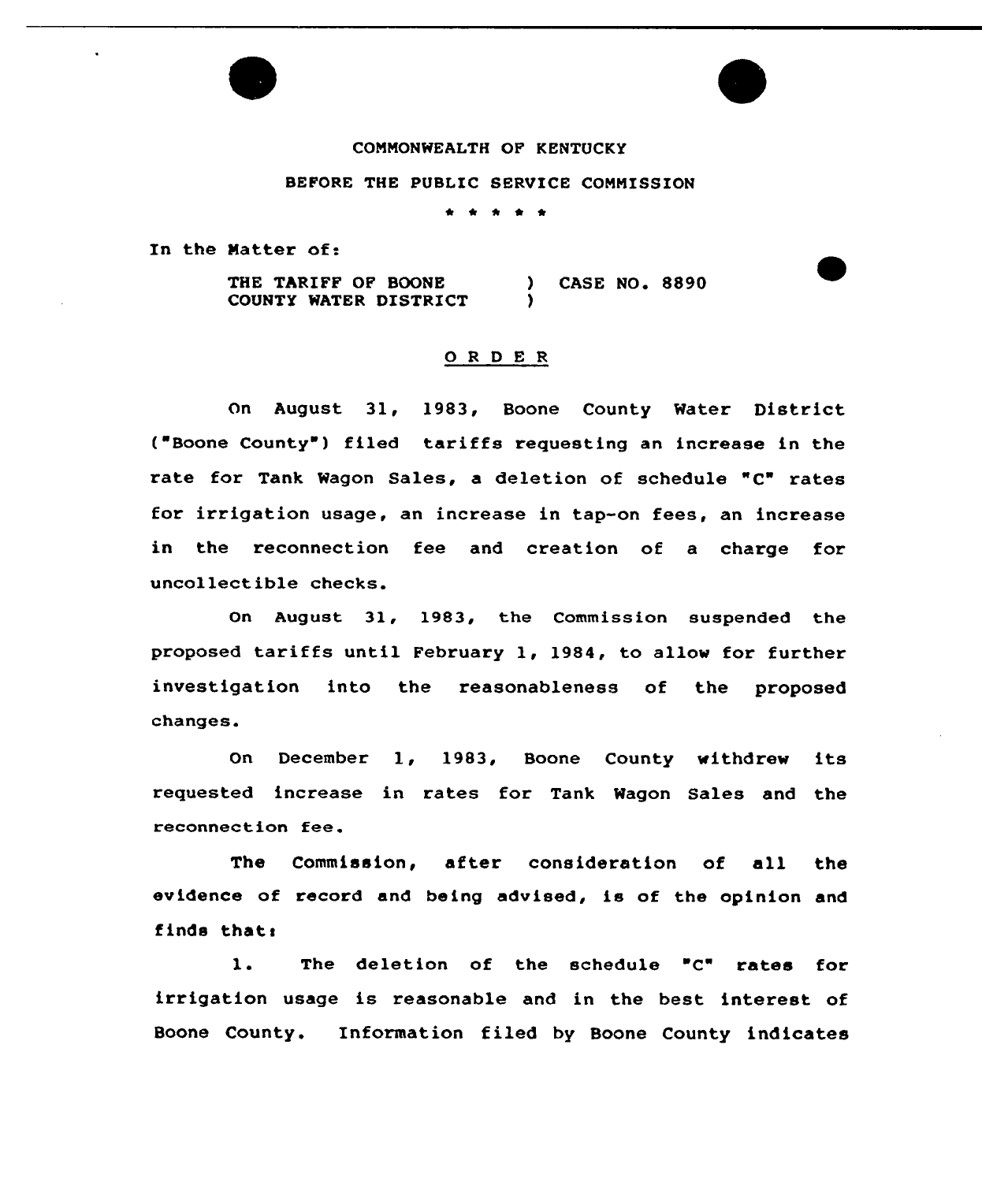

 $\alpha_{\rm A} = 0.05$ 



that there are no customers served under this schedule at the present time and there is no evidence of prospective customers.

2. An increase in tap-on fees from \$200 to 8300 for  $3/4$ " and from \$250 to \$400 for  $1$ " service connection should be granted. Boone County has filed with the Commission cost documentation that supports the proposed increase in rates.

3. Boone County has no charge on file for uncollectible checks and the proposed establishment of a SS charge is reasonable and in the best interest of Boone county and its customers. Boone County has filed with the Commission cost documentation that supports the proposed charge.

4. The record before the Commission provides sufficient evidence upon which to base a decision, and a formal hearing should, therefore, be waived.

IT IS THEREFORE ORDERED that the deletion of schedule "C" rates for irxigation usage is in the best interest of Boone County and is hereby approved,

IT IS FURTHER ORDERED that the charges for tap-on fees and the uncollectible check charge in Appendix <sup>A</sup> are fair, just and reasonable and are hereby approved.

IT IS FURTHER ORDERED that a formal hearing in this case is hereby waived.

 $-2-$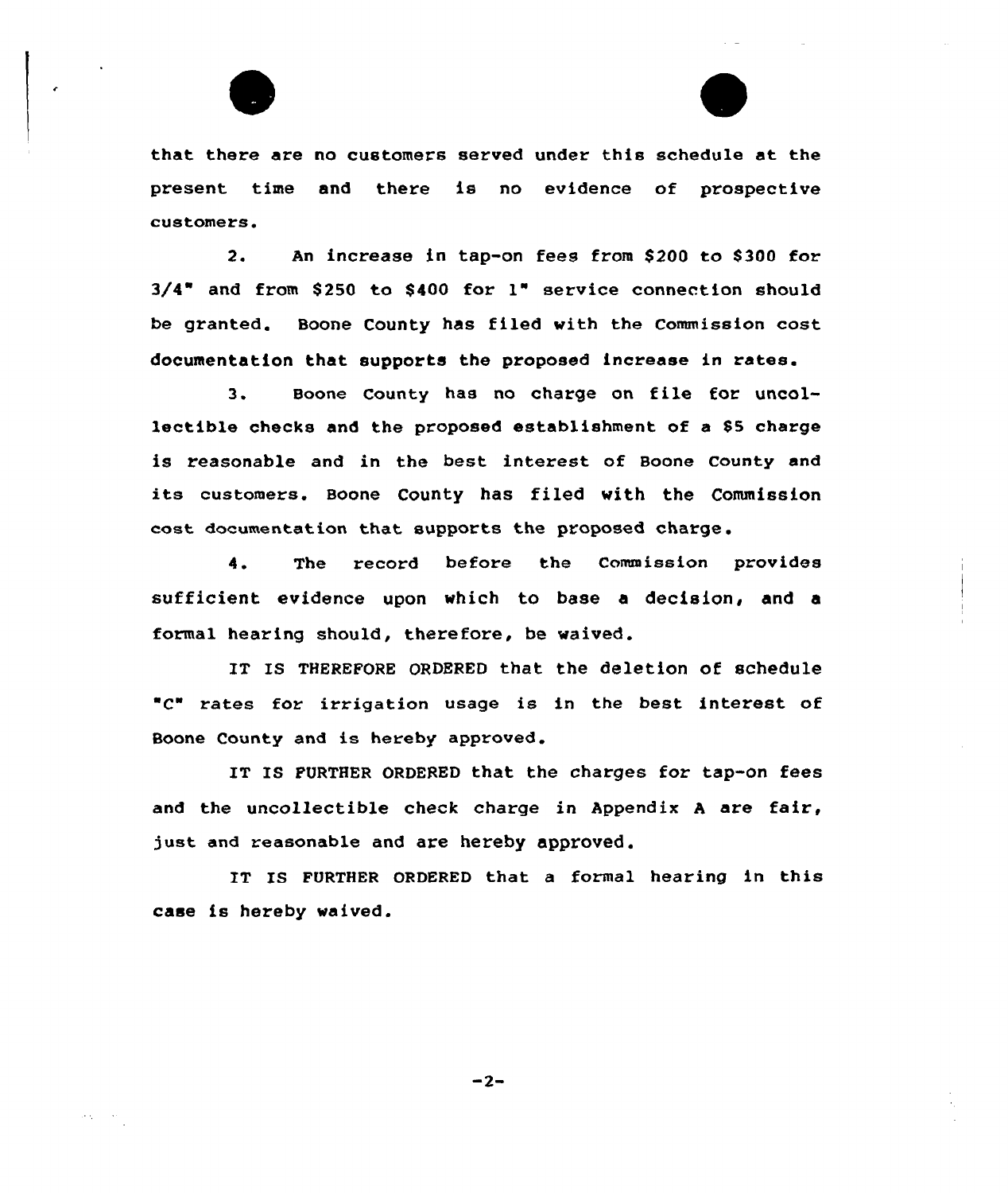IT IS FURTHER ORDERED that Boone County shall file with this Commission within 30 days from the date of this Order its revised tariff sheets setting out the rates approved herein.

Done at Frankfort, Kentucky, this 17th day of January, 1984.

PUBLIC SERVICE COMMISSION

rull rman hallman

Commissioner

ATTEST:

Secretary